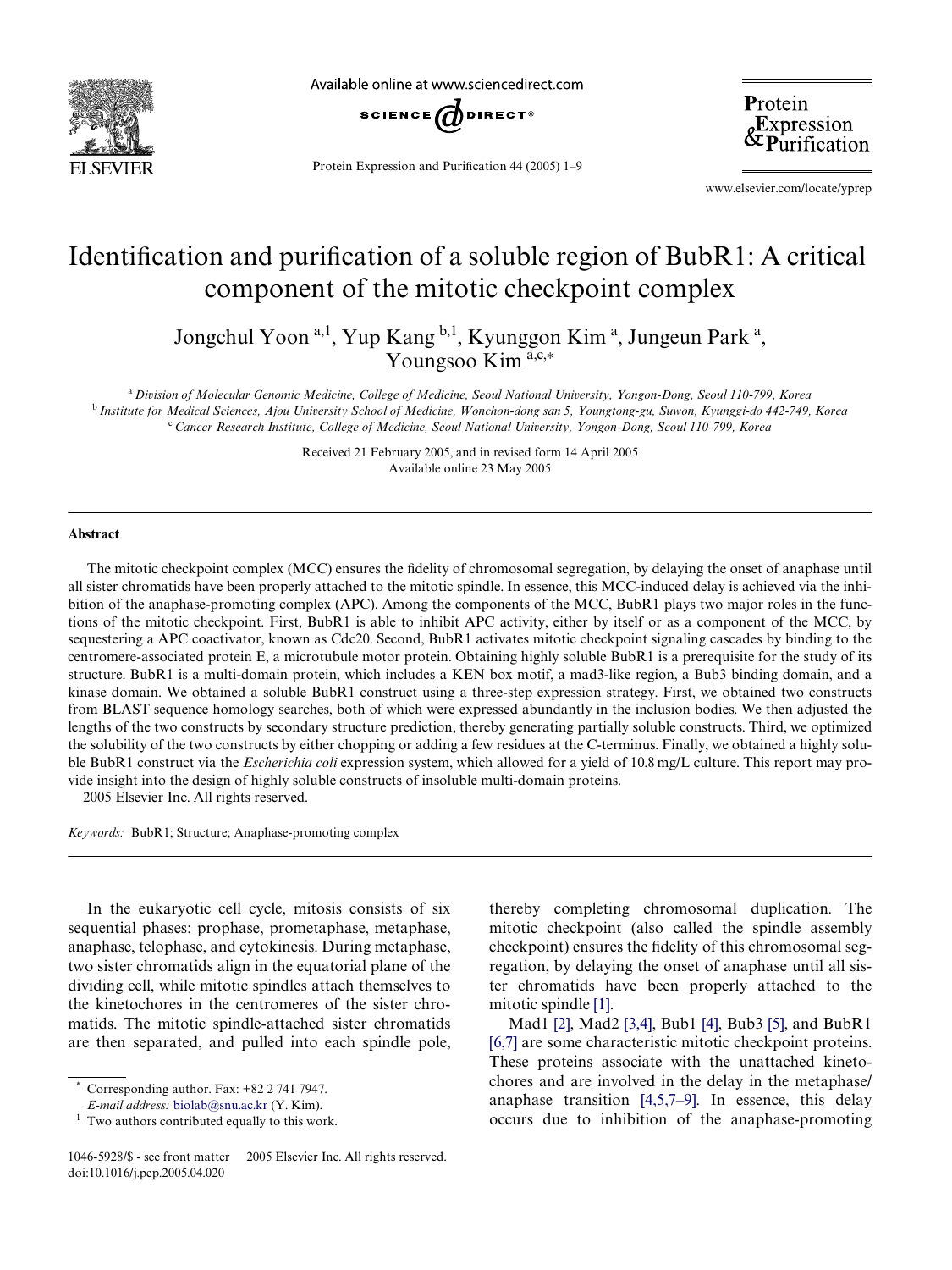complex  $(APC)^2$  a multi-subunit E3 ubiquitin ligase, which targets key proteins for destruction, a step necessary for the separation of the sister chromatids [\[10–13\]](#page-8-6).

The mitotic checkpoint complex (MCC), which includes the BubR1, Bub3, Cdc20, and Mad2 proteins, in nearly equal stoichiometry, has been shown to effect the inhibition of APC activity [\[14\].](#page-8-7) The effects of individual checkpoint proteins have also been reported. For example, BubR1 alone has been shown to inhibit APC activity in a much more profound manner than does Mad2 [\[15\]](#page-8-8). Two distinct models for the mechanism underlying MCC-induced APC inhibition have been proposed. In the first model, the unattached kinetochore functions as a template which catalyzes the formation of the BubR1– Bub3–Mad2–Cdc20 (MCC) complex, which then diffuses away from the kinetochore, to inhibit APC. In the second model, the modification (primarily phosphorylation) of APC by the unattached kinetochore promotes its association with the MCC, thereby resulting in APC inhibition [\[16\].](#page-8-9)

Among these MCC proteins, BubR1 has been identified as a Mad3/Bub1-related protein kinase, predicated on its homology with the N-terminal domain of budding yeast Mad3, which interacts with Cdc20 [\[5\]](#page-8-4). The C-terminal kinase domain of BubR1 is reliant on centromereassociated protein E (CENP-E)-dependent activation [\[17\]](#page-8-10). BubR1 also phosphorylates Cdc20 in vitro, and the phosphorylated Cdc20 consequently precludes its binding to APC, which thereby inhibits mitotic progression [\[18\]](#page-8-11).

Therefore, BubR1 plays a principal role in monitoring the link between microtubule attachment/tension at the kinetochore, and the movement of the chromosomes  $[2,19-21]$ . BubR1 in the mitotic checkpoint plays two principal roles. First, BubR1 can inhibit the activity of APC, either by itself or as a component of the MCC, by sequestering Cdc20 from the APC [\[15,16\]](#page-8-8). Second, BubR1 activates mitotic checkpoint signaling cascades, by binding to the microtubule motor protein, CENP-E [\[2,19–21\].](#page-8-1)

The three-dimensional structures of the checkpoint proteins, Mad1, Mad2 [\[22,23\]](#page-8-12), and *Saccharomyces cerevisiae* Bub3p [\[24\]](#page-8-13), have been reported in previous works. The structures of BubR1 and its homolog-proteins, however, have not yet been reported. The first step in the structural study of BubR1 was to obtain a large amount of soluble protein. However, this proved to be the first bottleneck in the structural study. We attempted to express BubR1 with the *Escherichia coli* expression system, but it was not easily expressed in soluble form, as BubR1 is a multi-domain protein, which includes structures such as a KEN box motif, a mad3-like region, a Bub3 binding domain, and a kinase domain. Therefore, we attempted to design soluble BubR1 constructs, using homology searches, secondary structure prediction, and C-terminal residue adjustments. Finally, we did succeed in the generation of soluble BubR1 constructs, using the *E. coli* expression system. This report may, then, provide insight into the design of highly soluble constructs of insoluble multi-domain proteins.

#### **Materials and methods**

#### *Cloning of BubR1 constructs*

BubR1 constructs, which had been designed via homology searches and secondary structure prediction, were amplified from the full-length BubR1 gene by PCR. All constructs contained the N-terminal *Bam*HI restriction site, as well as the C-terminal *Sal*I restriction site. The amplified BubR1 constructs were then digested by *Bam*HI and *Sal*I restriction enzymes, and ligated into the pET28a(+) vector (Novagen, USA), which resulted in the cloned BubR1 constructs with both N- and C-terminal His-tags. The ligated plasmids were then electroporated into *E. coli* DH5 $\alpha$ . The cloned BubR1 constructs were verified by double-restriction digestion, and selected clones were finally confirmed via DNA sequencing.

# *Expression and purification of BubR1 constructs*

Cloned BubR1 constructs were subsequently transformed into *E. coli* BL21(DE3) Codonplus-RIL (Stratagen, USA) for protein over-expression. This substrate was selected to solve the codon bias problem [\[25\].](#page-8-14) Overnight culture seeds of BubR1 constructs (5 ml) were then inoculated into 200 ml of LB medium containing kanamycin (50  $\mu$ g/ml), and allowed to grow at 37 °C. When the optical density of cells at 600 nm reached between 0.5 and 0.6, the production of BubR1 proteins was induced via the addition of 0.5 mM IPTG at 21 °C. After overnight induction, the cells were harvested by 10 min of centrifugation at 4000*g*. The cell pellets were then resuspended in 20 mM Tris–HCl (pH 7.8) containing 200 mM NaCl,  $1 \text{ mM } \beta$ -mercaptoethanol ( $\beta$ ME), and protease inhibitor cocktail (Roche, Switzerland). The resuspended cells were homogenized by ultra-sonication and supernatants were separated by 25 min of centrifugation at 15,000g. The expression profiles of the BubR1 constructs were visualized by SDS–PAGE.

To purify the BubR1, the cell lysate supernatants were loaded onto Ni–NTA resin (Qiagen, USA). Elution was then performed with 50–500 mM concentration gradient of imidazole. The purified BubR1 was identified by SDS–PAGE and then dialyzed against 20 mM sodium phosphate (pH 7.5), containing  $1 \text{ mM}$   $\beta$ ME.

All BubR1 constructs (1-310, 1-312, 1-314, 1-316, 1-318, 1-320, 1-322, 1-324, 1-326, 1-328, and 1-330, in

<sup>2</sup> *Abbreviations used:* APC, anaphase-promoting complex; MCC, mitotic checkpoint complex; CENP-E, centromere-associated protein E;  $\beta$ ME,  $\beta$ -mercaptoethanol; CD, circular dichroism; CDD search, conserved domain database searches.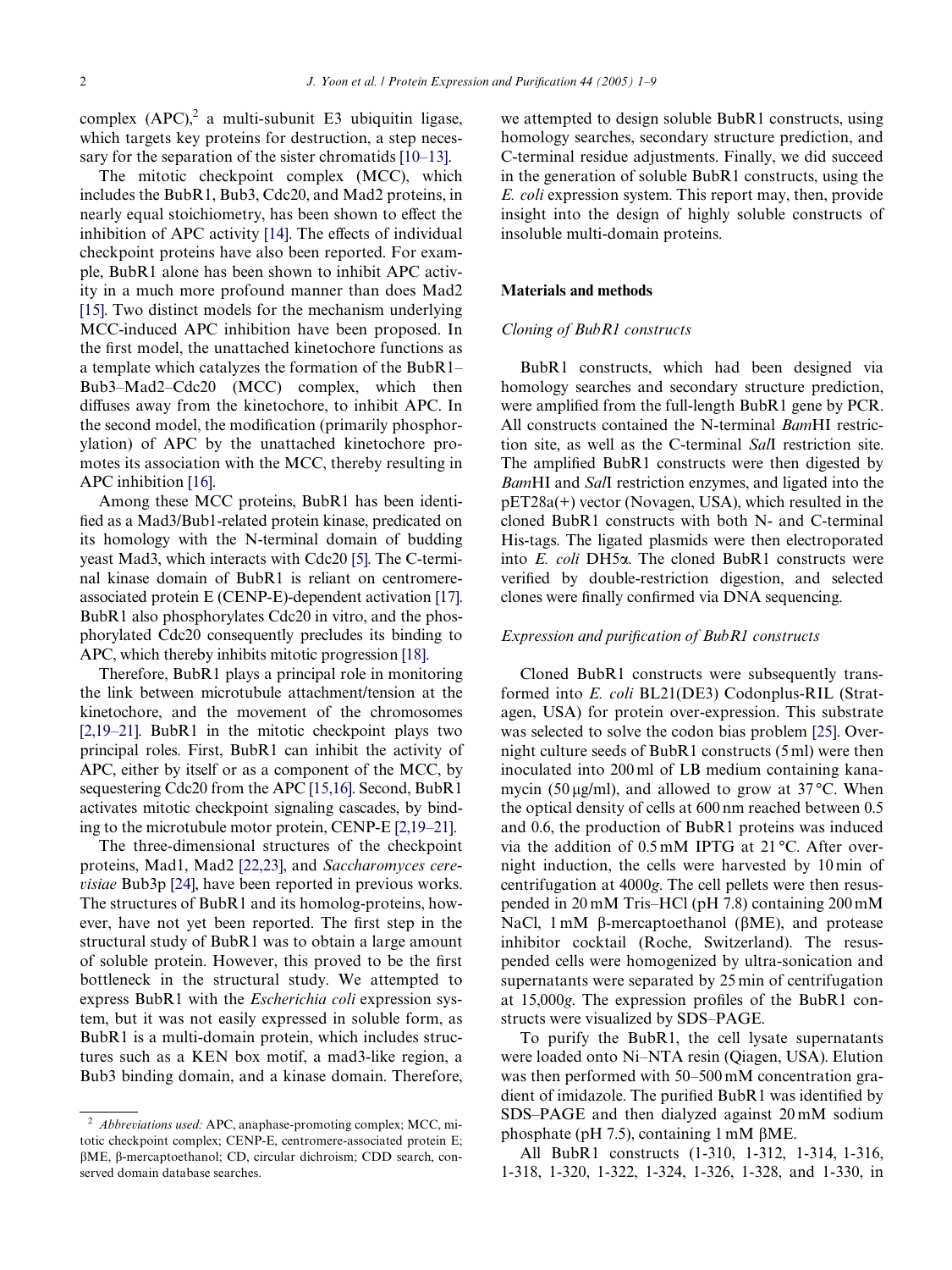which the two residue numbers linked by a hyphen represent cloned constructs throughout the text) were purified to determine the soluble fraction yield with  $200$  ml cultures, but selected BubR1 constructs (1-286 and 1-320) were then employed for large-scale protein purification with 4.2 L cultures.

#### *Homology search and secondary structure prediction*

The selection of constructs for the cloning of BubR1 was based on comparative amino acid sequence analyses, secondary structure prediction, and functional studies of BubR1. Comparative sequence analysis was performed using BLAST [\[26\],](#page-8-15) and secondary structure prediction involved the GOR4 consensus program, including the GOR4 [\[27\],](#page-8-16) HNN [\[28\]](#page-8-17), PHD [\[29\],](#page-8-18) Predators [\[30\]](#page-8-19), and SIMPA96 [\[31\]](#page-8-20) prediction programs. The GOR4 consensus program reduced prediction errors and provided reliable predictions with regard to secondary structure.

## *Circular dichroism spectrometry*

Far-UV (190–260 nm) circular dichroism (CD) spectra were measured with a Jasco J-715 spectrometer [\[32\].](#page-8-21) The CD experiment was performed at 0.5 nm intervals, in a 0.1 cm quartz cuvette, at 20 °C. The spectra of the BubR1 constructs 1-286 and 1-320 are expressed as an average of three scans, to compensate for measurement errors and buffer absorbance. The protein concentration was  $0.25 \text{ mg/ml}$ , buffered by  $5 \text{ mM}$  sodium phosphate (pH 7.4). Spectra were digitized by recording in millidegree increments, and these values were then converted to per residue molar absorption, expressed in mdeg/M/cm. Experimental CD spectra were fitted to estimate the composition of the secondary structures, using the COT-INLL program, at the DICHROWEB website [\[31,33\].](#page-8-20)

## *MALDI-TOF and MALDI-TOF/TOF analysis*

Smaller bands than expected for the target construct  $(residues$  1-320) appeared during BubR1 purification. Thus, we cut out the smaller minor bands with SDS– PAGE, to ascertain whether or not they represented proteolytically digested forms from the correctly-sized target protein. Interesting SDS–PAGE spots were excised from the stained gels, and the gel spots were sequentially destained, reduced, alkylated, and hydrolyzed, using modified porcine trypsin (Promega, Southhampton, UK), as previously described [\[34,35\]](#page-8-22). The extracted in-gel digested peptides were then identified via peptide mass fingerprinting using MALDI-TOF MS, and the identified peptides were subsequently sequenced via MALDI-TOF/TOF tandem mass spectrometry (MS/MS) (Applied Biosystems, USA) at the Seoul National University College of Medicine, in Seoul, Korea [\[36\].](#page-8-23) Database searches were carried

out using the search program, MASCOT, developed by Matrix Science Ltd (access is available on [http://](http://www.matrix.science.com) [www.matrix.science.com](http://www.matrix.science.com)), and the ExPASy Molecular Biology Server at SWISS-PROT [\(http://www.expasy.ch](http://www.expasy.ch)).

# **Results and discussion**

## *Preliminary expression of BubR1 domains*

Human BubR1 is a multi-domain protein consisting of 1050 residues [\[5\].](#page-8-4) The domains of human BubR1 were easily identified with alignment to *Xenopus* BubR1, which is a homolog of human BubR1 [\[17\]](#page-8-10), using BLAST software [\[26\].](#page-8-15) It turned out that human BubR1 consists of a KEN box motif (residues 26-28), a mad3-like region (residues 52-204), a Bub3 binding domain (residues 392- 433), and a kinase domain (749-1018).

Human BubR1 as a multi-domain protein cannot be easily expressed with the standard *E. coli* expression system. Thus, we examined several distinctive BubR1 domain by sequence homology and conserved domain database searches (CDD search) using BLAST software [\[26\]](#page-8-15). Protein expression was pre-examined for the selected BubR1 domains garnered in the BLAST search, namely, the residues 1-207 (KEN box motif and mad3 like region), 50-207 (mad3-like region only), 1-460 (KEN box motif, mad3-like region, and Bub3-binding domain), 50-460 (mad3-like region and Bub3-binding domain), and 755-1023 (C-terminal kinase domain). The expression patterns of these domains are shown in [Fig. 1.](#page-3-0) The constructs without N-terminal regions (residues 50-207 and 50-460) were expressed in inclusion bodies, similarly to those with N-termini (residues 1-207 and 1-460). Kinase domains (residues 755-1023) could not be expressed, even in the inclusion bodies.

# *Rational design of soluble BubR1 constructs*

After expressing the selected domains obtained in the BLAST search, we assessed the solubility of the BubR1 constructs designed by secondary structure prediction. The BubR1 constructs, 1-221, 1-238, 1-260, 1-275, 1-286, 1-320, 1-486, 50-221, 50-238, 50-260, 50-275, 50-286, and 50-320, were designed via secondary structure prediction, based on the preliminary expression data obtained in the previous section, in which the constructs, 1-207, 50-207, 1-460, and 40-460, resulted in inclusion body expression [\(Fig. 2](#page-4-0)). The final amino acids in the constructs were chosen such that the residues (221, 241, 260, 275, 286, and 320) were positioned in the random coil regions of the predicted secondary structures ([Fig. 2\)](#page-4-0). These constructs commonly contain the region (208-381) which exists between the Mad3-like region (50-207), and the Bub3-binding region (382-456), with the exception of construct 1-486.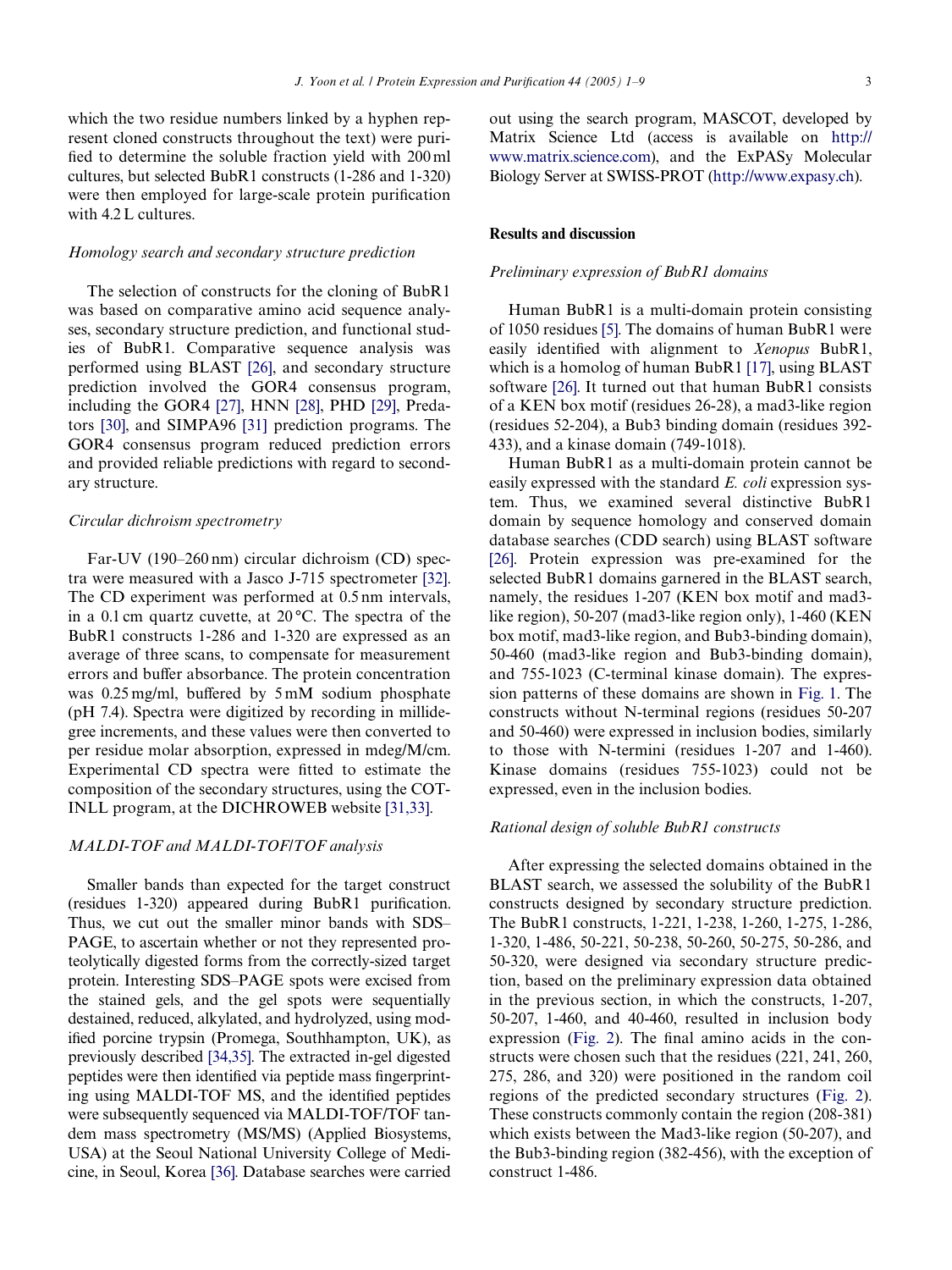

<span id="page-3-0"></span>Fig. 1. Preliminary expression of BubR1 domains. Expression patterns represent (A) BubR1 construct 1-207, (B) BubR1 construct 50-207, (C) BubR1 construct 1-460, (D) BubR1 construct 50-460, and (E) BubR1 construct 755-1023 (kinase domain). The arrows represent target proteins throughout the figure legends, M, 1, 2, and 3, located at the bottom of the gel, represent molecular weight markers, uninduced cell lysates, induced cell lysates, and induced supernatants, respectively. KD represents the kinase domain. The numbers on the vertical column of (A) represent the molecular weight of the molecular weight marker. This marker was also used for all the other SDS–PAGE gels.

Secondary structure prediction was the main consideration for all construct designs in this section. All constructs were ligated in the random coil regions suggested in secondary structure prediction [\(Fig. 2](#page-4-0)), with one exception. The construct 1-286 was cut one residue ahead of the beginning of the  $\alpha$ -helix, as Leu 287 utilizes one of the deficient amino-acyl  $t-RNA$  synthetases in the *E. coli* system. Among the five programs utilized, only the HNN program predicted that the residue 486 would be located in the  $\alpha$ -helix, whereas the other four programs predicted that the residue 486 would be located in the random coil region. Q487 is located in the random coil but is a bulky residue. Thus, residue 486 was selected for the C-terminus of construct 1-486.

Those 13 constructs were evaluated with regard to their solubility. Some of the constructs (1-221, 1-238, 1-260, 1-275, 1-286, 1-320, and 1-486) were shown, but soluble expressions were detected only in the 1-286 and 1-320 constructs ([Fig. 3\)](#page-5-0). The constructs without the 50 N-terminal residues were all expressed in inclusion bodies (data not shown). It would appear that the N-terminal region does, indeed, play a primary role in soluble expression.

By this rational design, using secondary structure prediction programs, we generated two soluble constructs from the 13 constructs in which the C-termini were positioned in the random coil region. It turned out that the previous expression in the inclusion bodies could be improved to partial solubility by adjusting the C-terminal regions, based on the secondary structure predictions.

# *Purification of the constructs 1-286 and 1-320*

The constructs 1-286 and 1-320, located on the vector pET28a(+), were expressed in *E. coli* BL21(DE3) Codonplus-RIL, and were purified via Ni–NTA affinity chromatography (Figs.  $4A$  and B). The purified 1-286 was found to be unstable at 3 mg/ml during concentration, whereas the 1-320 construct was determined to be stable at a concentration of  $10 \text{ mg/ml}$ . The purified 1-320 contained smaller minor contaminated bands, which were below the target size [\(Fig. 4B](#page-5-1)). Therefore, we used anion ion exchange chromatography with Q-Sepharose, to eliminate the undesired smaller proteins, as the 1-320 construct had a p*I* value of 5.4. However, the minor bands were still found to be co-eluted with the 1-320 construct ([Fig. 4C](#page-5-1)), at an NaCl gradient of 150–300 mM. We assumed, then, that the smaller contaminated bands might be degraded forms of the 1-320 construct. We detected two smaller minor bands to have been co-eluted with the target construct 1-320 [\(Fig. 4](#page-5-1)C), and these bands were subjected to MALDI-TOF MS for peptide mass fingerprinting and, subsequently, to MALDI-TOF/ TOF MS/MS for peptide sequencing (data not shown). The two smaller minor bands were determined to be proteolytically digested fragments from the target 1-320 construct, the C-termini of which were the residues Arg-224 and Arg-271. The Arg-224 and Arg-271 residues are located near the end of the random coil region [\(Fig. 2](#page-4-0)).

Presumably, it will be necessary to perform gel filtration chromatography to get rid of the smaller minor contaminant bands of the construct 1-320 in the next step, to purify only the correctly-sized band for the construct 1-320. Beforehand, it will be crucial to minimize proteolytic degradation by adding protease inhibitor cocktail from the cell lysis step during purification.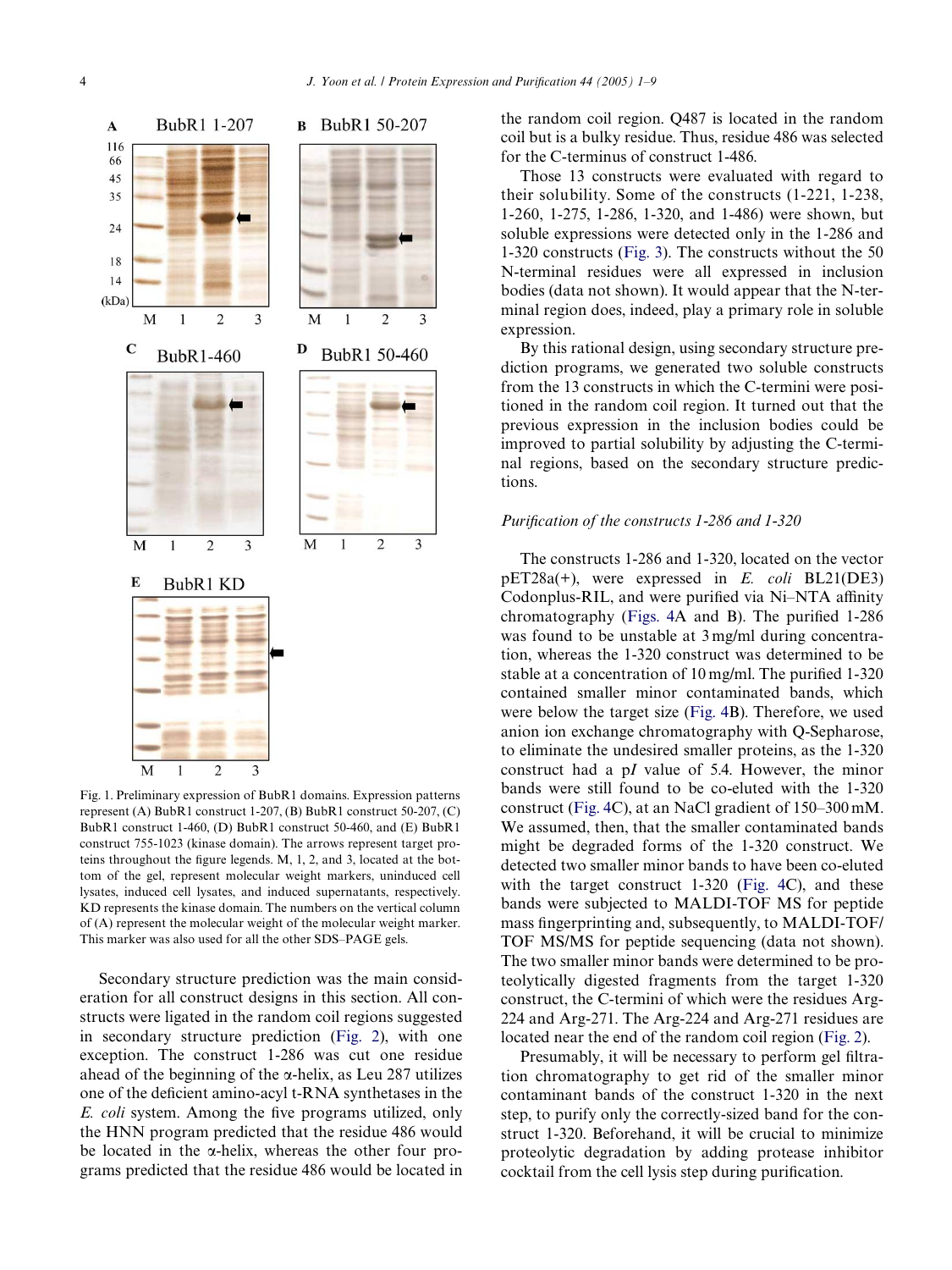

<span id="page-4-0"></span>Fig. 2. Prediction of secondary structure for the residues 1-500. Secondary structures of residues 1-500 were predicted by the GOR4 consensus program, including GOR4 [\[27\]](#page-8-16), HNN [\[28\],](#page-8-17) PHD [\[29\]](#page-8-18), Predators [\[30\],](#page-8-19) and SIMPA96 [\[31\],](#page-8-20) which are shown in sequence from top to bottom. The arrows indicate the N-termini of the BubR1 constructs, the residues of which belong to the notified secondary structures seen in the figure.

### *Optimizing soluble expression of the construct 1-320*

To further maximize the solubility of the partially soluble  $1-320$  construct, we refined the domain stability by either chopping or adding a few residues at the C-terminus of the 1-320 construct. The resultant constructs, 1-310, 1-312, 1-314, 1-316, 1-318, 1-322, 1-324, 1-326, 1-328, and 1-330, were designed to further assess the soluble expression of the new constructs in which the template construct, 1-320, was used as a control. Similar yields of soluble expression were obtained from constructs 1-310 to

1-318, whereas increased yields of soluble expression were detected when using the 1-322 to 1-328 constructs [\(Fig. 5](#page-6-0)). Quantitation of soluble expression was performed with the 12 constructs, using the same cell mass ([Table 1](#page-6-1)). Interestingly, the soluble yield of the 1-330 construct decreased dramatically ([Table 1\)](#page-6-1). It appears that the low yield of the soluble 1-330 construct might result from the disruption of the beginning of the  $\beta$ -sheet (predicted by GOR4) or the  $\alpha$ -helix (predicted by HNN, PHD, Predator, and SIMPA96) ([Fig. 6](#page-6-2)), in which the C-terminus of construct 1-330 was terminated in the middle of either the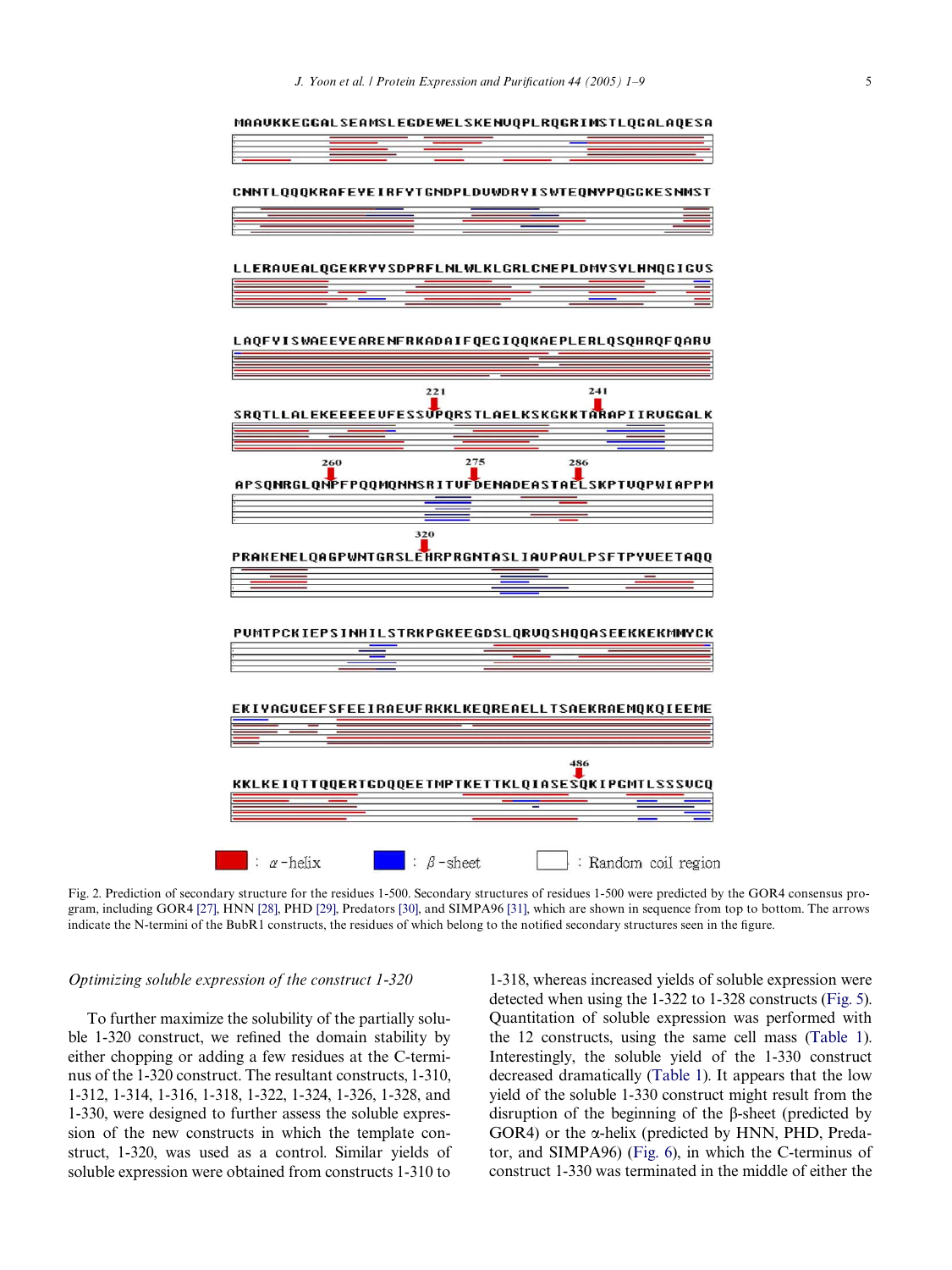

<span id="page-5-0"></span>Fig. 3. Expression patterns of soluble BubR1 constructs. Figures represent (A) BubR1 construct 1-221, (B) BubR1 construct 1-238, (C) BubR1 construct 1-260, (D) BubR1 construct 1-275, (E) BubR1 construct 1-286, (F) BubR1 construct 1-320, and (G) BubR1 construct 1-486. All constructs lacking residues 1-50 were expressed in inclusion bodies (data not shown). The gel notations are the same as in [Fig. 1.](#page-3-0)



<span id="page-5-1"></span>Fig. 4. Purification of the constructs BubR1 1-286 and BubR1 1-320. (A) Ni–NTA affinity chromatography of the construct BubR1 1-286. (B) Ni– NTA affinity chromatography of the construct BubR1 1-320. (C) Q-Sepharose anion exchange chromatography of the construct 1-320. M, S, F, W, and E1-E5 represent molecular marker, cell supernatant, flow through, wash fraction, and fraction eluted by imidazole gradient. Smaller minor contaminant bands were co-eluted with the BubR1 construct 1-320 in (C). C, M, and salt gradient represent loading fraction, molecular weight marker, and NaCl gradient eluted fractions.

 $\beta$ -sheet or the  $\alpha$ -helix. This result suggested that the disruption of the secondary structure at the end region of the constructs (presumably, also located at the N-terminus) should be avoided to ensure optimized solubility in the domain constructs.

The differential yield of solubility between constructs 1-328 and 1-330 led us to chop out or add a few residues to the 1-207 construct ([Fig. 1\)](#page-3-0), to optimize its solubility. In contrast to the 1-320 construct, the C-terminal region of the 1-207 construct spans a long  $\alpha$ -helix, from residues 149 to 218 [\(Fig. 2\)](#page-4-0). Thus, we were not able to rationally choose an appropriate residue for the C-termini for new constructs, as any C-terminal residue would be positioned in the middle of the  $\alpha$ helix. Therefore, constructs 1-200, 1-204, and 1-212 were chosen arbitrarily, and used for solubility evaluations. The 1-200 and 1-204 constructs were better expressed in soluble forms, while construct 1-212 continued to be expressed in inclusion bodies, identically to construct 1-207. Surprisingly, the chopping out or adding of a few residues at the C-terminus resulted in a minor improvement of the soluble yield of construct 1- 207, although the C-terminus had been chosen in the middle of the secondary structure, in this case the  $\alpha$ -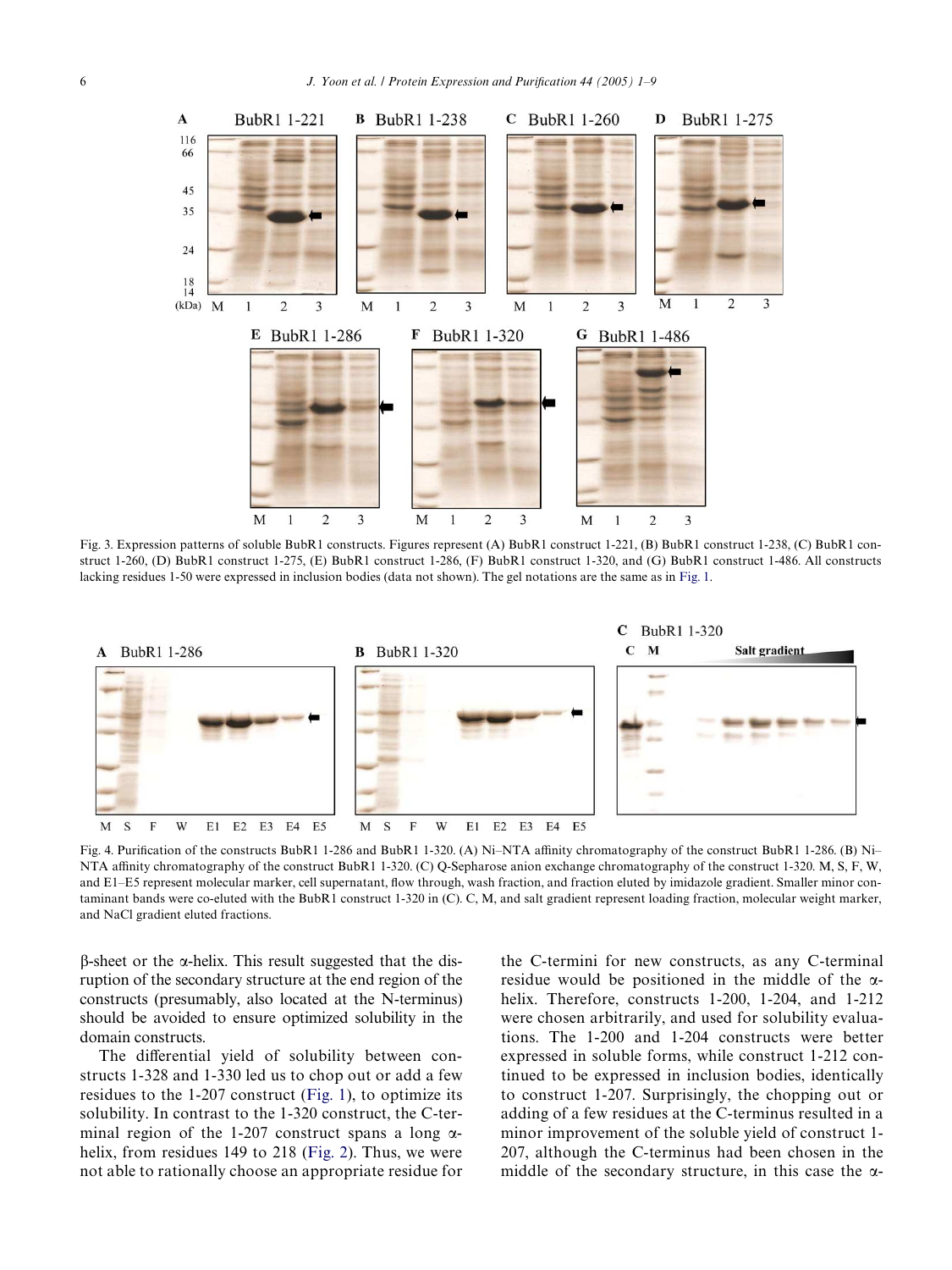

<span id="page-6-0"></span>Fig. 5. Optimizing solubility of the construct BubR1 1-320. (A) Expression patterns of the BubR1 constructs 1-310, 1-312, 1-314, 1-316, 1-318, 1-320, 1-322, 1-324, 1-326, 1-328, and 1-330. Total yields of each BubR1 construct increased between constructs BubR1 1-320 and 1-328. I and S represent induced cell lysates and induced cell supernatants, respectively. (B) Purification yields of the BubR1 1-310 to 1-330 constructs (see also [Table 1\)](#page-6-1). Similar purification yields for soluble proteins were obtained from the BubR1 constructs 1-310 to 1-318, but increased yields were observed when the BubR1 constructs 1-322 to 1-328 were used, as compared to the BubR1 construct 1-320. S and E represent induced cell supernatant and eluted fraction at 500 mM imidazole concentrations, respectively.

<span id="page-6-1"></span>Table 1

Quantification of soluble yields for the BubR1 constructs

| Constructs  | Soluble<br>yield $(mg/L)$ | Constructs  | Soluble<br>yield $(mg/L)$ |
|-------------|---------------------------|-------------|---------------------------|
| BubR1 1-310 | 4.4                       | BubR1 1-320 | 4.3                       |
| BubR1 1-312 | 4.1                       | BubR1 1-322 | 10.4                      |
| BubR1 1-314 | 4.3                       | BubR1 1-324 | 8.4                       |
| BubR1 1-316 | 4.3                       | BubR1 1-326 | 9.2                       |
| BubR1 1-318 | 4.1                       | BubR1 1-328 | 10.8                      |
| BubR1 1-320 | 4.3                       | BubR1 1-330 | 1.5                       |

Soluble yield is based on 1L culture. Protein concentrations were measured by Bradford method.



<span id="page-6-2"></span>Fig. 6. Secondary structure prediction of the residue 300–350. The arrow indicates the beginning (residue 329) of a  $\beta$ -sheet. There, the Cterminus of residue 330 disrupted the newly begun  $\beta$ -sheet, resulting in decreasing solubility of the BubR1 construct 1-330. This prediction was provided by the GOR4 prediction program [\[27\]](#page-8-16).

helix [\(Fig. 7\)](#page-7-0). However, in contrast to what was observed withconstruct 1-320, the improvement of the solubility of construct 1-207 was not as dramatic as that of construct 1-320, which might be due to the fact that the C-terminus of construct 1-207 is positioned in the region of the  $\alpha$ -helix. Even so, the solubility of insoluble constructs should be influenced radically by a few residues at the N- or C-terminus. Therefore, the solubility of the domain construct should be assessed by the adjustment of a few residues at either the N- or C-terminus, to determine the maximum yield of protein expression.

### *Circular dichroism for BubR1 constructs*

CD is useful for the determination of proteins' secondary structure, as it allows the researcher to visually verify the differential manner in which a protein absorbs left- and right-hand circular polarized lights [\[32\].](#page-8-21) To examine the compositions of the secondary structures of the BubR1 constructs, we obtained the CD spectra of constructs 1-286 and 1-320. The two CD spectra evidenced characteristics typical of  $\alpha$ -helix-containing pro-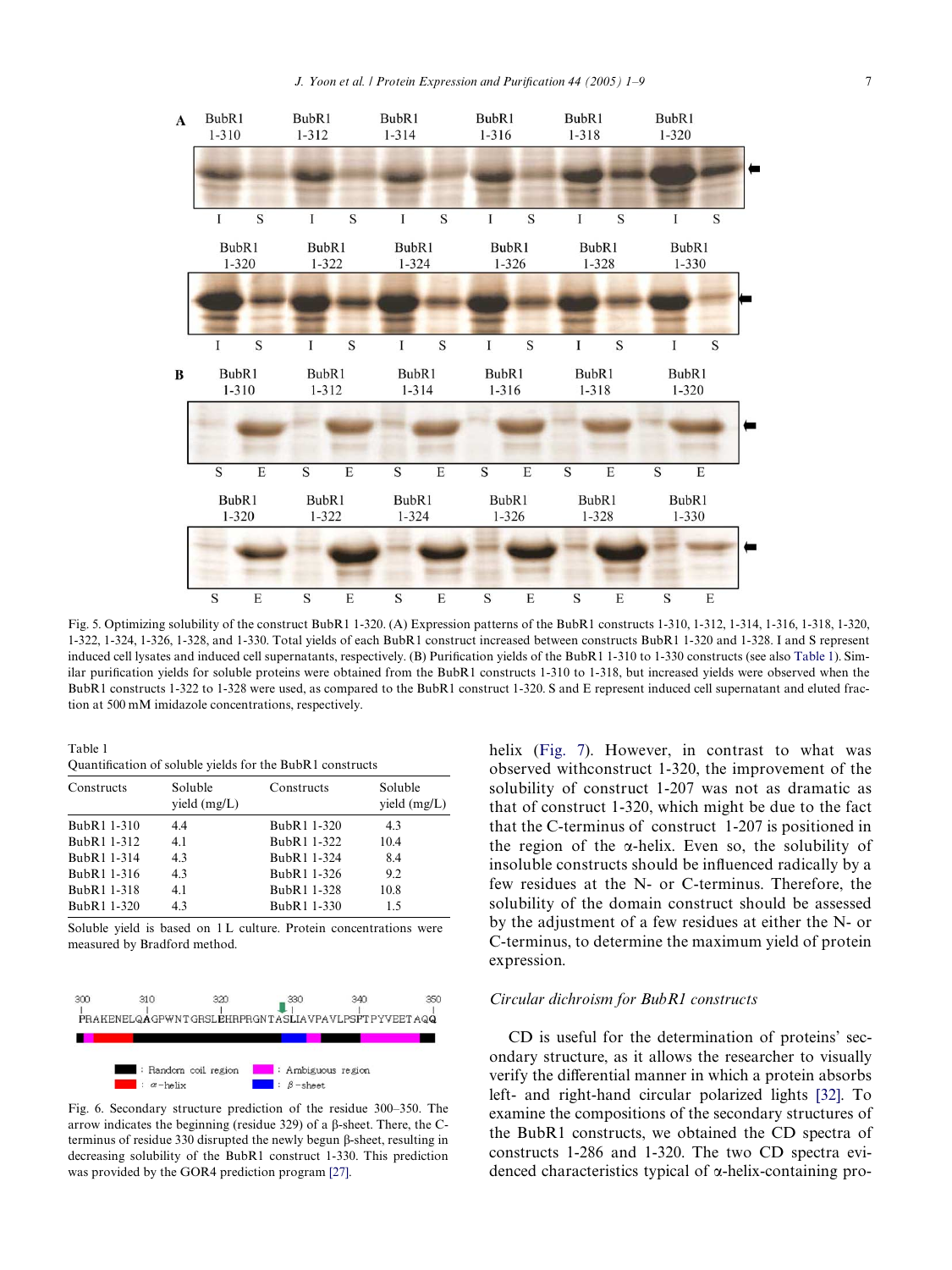

<span id="page-7-0"></span>Fig. 7. Optimizing soluble expressions of the construct BubR1 1-207. The BubR1 constructs, 1-200, 1-204, and 1-212, were examined with regard to their soluble expression. The construct, BubR1 1-207, was used for expression control. U, I, and S represent uninduced cell lysates, induced cell lysates, and induced cell supernatants, respectively.



<span id="page-7-1"></span>Fig. 8. Circular dichroism spectrum for construct 1-320. The vertical axis (Delta Epsilons  $\Delta \varepsilon$ ) represents per residue molar absorption in mdeg/M/cm. The horizontal axis shows wavelength in nanometer.

teins, exhibiting a negative band at 210 nm, and a shoulder at approximately 220 nm (data is presented only for construct 1-320) [\(Fig. 8\)](#page-7-1). The experimental CD spectrum of construct  $1-320$  was fitted using the CON-TINLL program [\[37,38\]](#page-8-24) in the the DICROWEB website [\[33\]](#page-8-25), to assess the composition of the secondary structure. The CONTINLL program calculated that the secondary structural composition of construct 1-320 was composed of 46.7%  $\alpha$ -helix, 1.9%  $\beta$ -sheet, 10.8% turns, and 40.6% random coil, whereas the GOR program for secondary structure prediction predicted that it consisted of 47.8%  $\alpha$ -helix, 7.8%  $\beta$ -sheet, and 44.4% random coil ([Fig. 2](#page-4-0)). Interestingly, the values for the  $\alpha$ -helix and those for the random coil were predicted fairly accurately by both the CONTINLL and the GOR programs, whereas these programs did not do such a good job in predicting the values associated with the  $\beta$ -sheet. In retrospect, it turned out to be quite appropriate that our construct design had been predicated on the secondary structure prediction programs [\(Fig. 2](#page-4-0)), considering that the secondary structure prediction programs accurately matched the results of the CD experiments done in this study.

#### **Acknowledgments**

This work was supported by Grant R02-2003-000- 10010-0 from the Basic Research Program of the Korea Science and Engineering Foundation, and also supported in part by Grant No. 03-2003-005 from the SNUH Research Fund to Y. Kim.